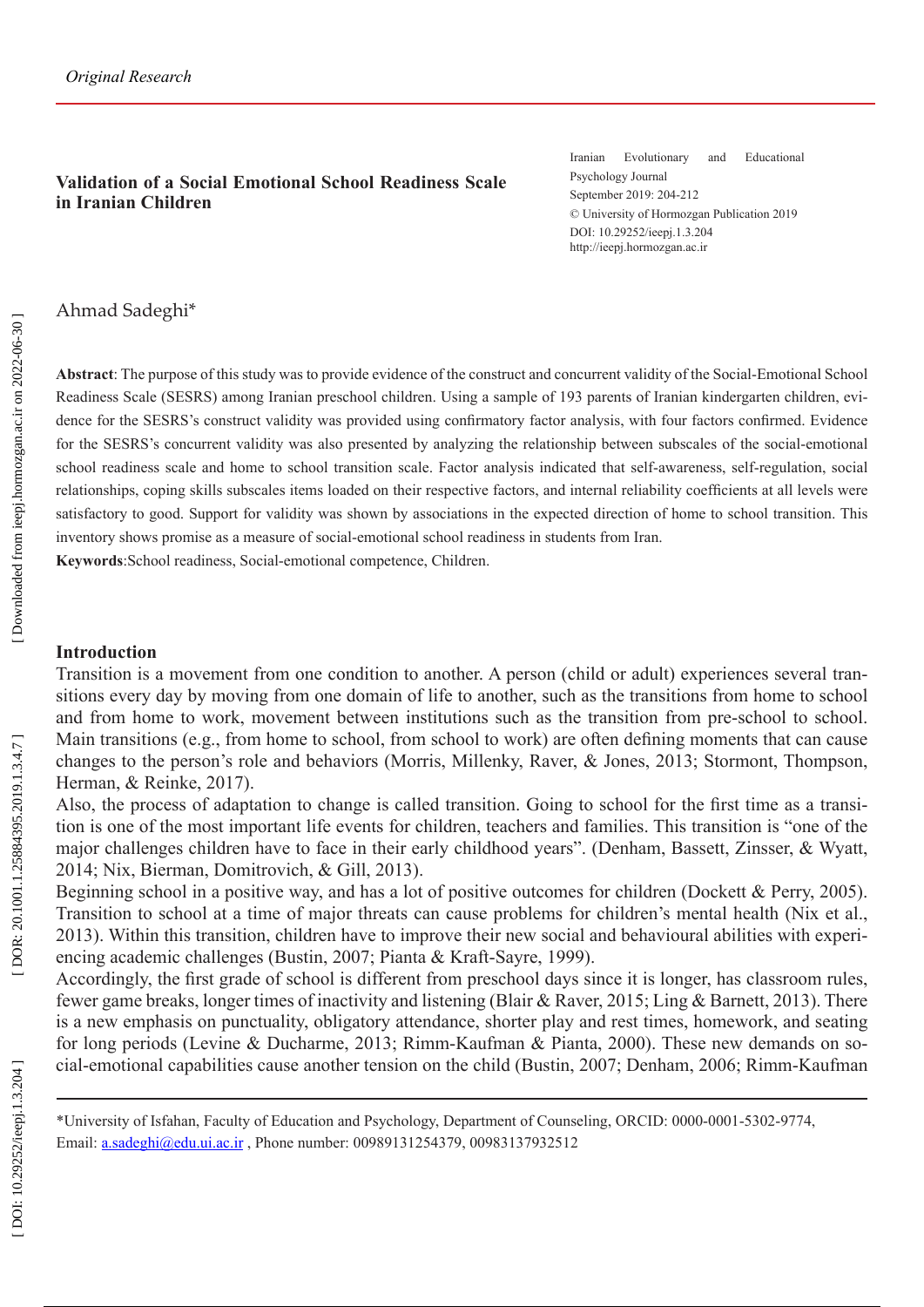& Pianta, 2000). Such challenges show that the transition to elementary school is a significant developmental milestone (D. E. Jones, Greenberg, & Crowley, 2015; Muñiz, Silver, & Stein, 2014; Perry & Weinstein, 1998). However, this transition can be a kind of opportunity as this can also present as periods of vulnerability. Alter natively, if the risk elements are identified, the sooner the intervention will be possible (McLeod et al., 2017). While most researchers concur that the capabilities a child possesses at the time of school entry are important for school success, this definition is predicated upon different paradigms (Dockett & Perry, 2009; Snow, 2006). To become ready for school entrance, children should gain some characteristics and skills to be able to learn effectively in school (McLeod et al., 2017). Janus and Offord (2000) categorized the most important developmental domains and sub-domains thus:

1. Physical health and well-being, which includes physical readiness for the school day and independence.

2. Social capability, which consists of general social competence, responsibility and respect and readiness to realize new things.

3. Emotional maturity, which includes pro-social and helping behavior, anxious and fearful behavior, aggres sive behavior, and hyperactivity and inattention.

4. Language and cognitive development, which includes basic literacy, interest in literacy/numeracy and memory, advanced literacy, and basic numeracy.

5. Communication skills and general knowledge.

Social-emotional competence and maturity is the awareness and perception of emotions, the ability to access and generate emotions that assist in the understanding of relationships and emotional meanings, and the reflective regulation of emotions to promote better emotion, social relationships and thought (Mayer & Salovey, 1997). These abilities can be summarised as emotional knowledge (including awareness and perception of own and other emotions, understanding emotional expression and vocabulary), the use of pro-social behaviors in adaptation relationships (as in self-efficacy, self-regulation, social problem solving, conflict resolution)and empathy as in social awareness and relationships (Bustin, 2007; Denham, 2006; Flook, Goldberg, Pinger, & Davidson, 2015; Stormont et al., 2017). The concept of school readiness has been discussed for more than a century (Lidz, 2002) and have received considerable attention in many countries, such as: Australia (Dockett & Perry, 2007 , 2009 ; Giallo, Treyvaud, Matthews, & Kienhuis, 2010 ; Petriwskyj, Thorpe, & Tayler, 2005) and Canada (Janus, 2007 ; Janus & Offord, 2000). Several assessment instruments have been developed to measure the construct of school readiness, including the early development instrument (Janus, 2007), early develop ment instrument (Curtin, Browne, Staines, &Perry, 2016), the social-emotional classroom behavior and school readiness (Fantuzzo, Bulotsky-Shearer, McDermott, & McWayne, 2007).

One of the complete scales for measuring school readiness is social-emotional school readiness scale (Bus tin, 2007). This scale, which was developed in South Africa, incorporates four subscales (self-regulation, self-awareness, social relationships and coping). This concept is a relative term that is socially and culturally constructed, and perceptions of it differ from community to community (Grace & Brandt, 2005 ; Margetts, 2002 ,2007). The only assessment instruments created in Iran, have been developed to measure the construct of school readiness, including home to school transition inventory (Sadeghi, Motamedi, & Vkilizadeh, 2016) which contains subscales(anxiety and incompatibility).

**Purpose of the Current Study:** To date, no appropriate measure of social-emotional school readiness has been devised for Iranian children. Iranian preschool and primary students need to assess their early develop ment because they have to determine the social and emotional readiness before entering into school as the first and serious life transition. However, in Iranian primary school, no school counsellor addresses the issues of physical health and well-being, social capability, emotional maturity or communication skills. The only skill that will work with students in preschool is language and cognitive development which includes basic literacy, memory and basic numeracy. There is no considerable measure of "school readiness" that has been developed for Iranian pre-school students. Due to these limitations, it seems to be necessary to provide a valid measure for Iranian pre and primary school students. Thus, the current study aimed to extend the application of the 26-item BUSSER with an Iranian sample. Therefore, the current study attempts to conceptualize and assess this concept in Iranian society.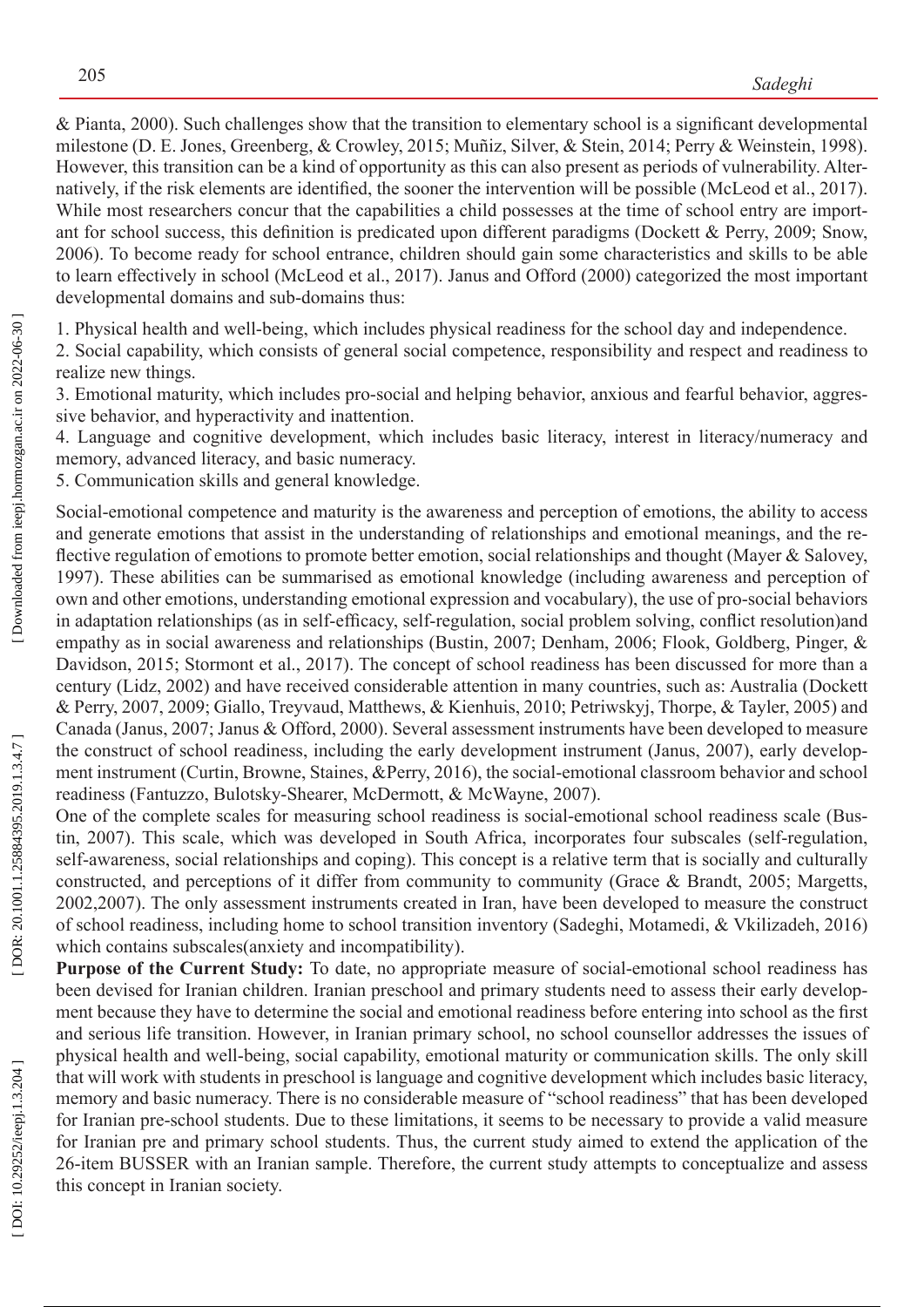#### **Material and Methods**

**Measures:** Social-emotional school readiness (SESR): The SESR (Bustin, 2007)was used to measure so cial-emotional school readiness. The 28-item scale consists of four subscales: self-awareness (7 items; e.g., "ability to wait his/her turn to speak in a group"), self-regulation (7 items; e.g., "Is able to tell others what he/she wants to do"), social relationships (7 items; e.g., "Is happy when he/she says goodbye and comes to school"), coping skills (7 items; e.g., "Is able to play on his/her own without adults").

The parents responded to the items using a 4-point Likert-type scale ranging from; "Has mastered very few of the skills", "Has mastered some of the skills", "Satisfactory mastery of skills" and "Excellent mastery of skills". Bustin (2007) assessed construct validity using factor analysis; Testing the scale's association with grade one performance and adjustment measures and; Reported satisfactory internal reliability coefficients for all subscales (self-regulation, .872; self-awareness, .878; social relationships, .778; coping, .671 and total .889).

Home to school transition Inventory: Home to school transition inventory (Sadeghi et al., 2016) was used to measure the transition from home to school. This inventory was built according to Denham (2006) who believes that the transition from home to school is successful when the child loves and engages in school attendance, having interest in learning academic skills and preparing for separation from their parents as well as participate in a learning environment with other children. The 12-item scale consists of two subscales: anxiety (5 items; e.g., 'the first few days I went to school with worries'') and incompatibility (7 items; e.g., ''earlier this year, I did not participate in class activities''). The parents responded to the items using a 4-point Likert-like format (strongly agree, agree, disagree, and strongly disagree).

Sadeghi et al. (2016) assessed construct validity using factor analysis and testing the scale's association (neg ative) with emotional intelligence questionnaire (Schutte et al., 1998) reported satisfactory internal reliability coefficients for two subscales (anxiety, .89; incompatibility, .83 and total.84).

Procedures: Participants were recruited using cluster sampling, where the researchers randomly chose four preschools from one randomly chosen district of five in Isfahan. Data were collected in individual formats. This means that mothers in the selected kindergarten and primary school were invited to participate. They filled out the questionnaires individually in their home. To follow the guidelines of the ethical committee, The principal bioethical aspects were settled by ensuring voluntary and informed participation and the confiden tiality of the data and information of the study participants. Anyway, all the participants received a Store gift card valued at 400000 rials (US\$ 10.00 dollars) as a reward. Participants were assured by delivering analysis only for the complete samples, never for individual cases and all their information would remain confidential and informed that they could learn more about their child from their school's health teachers one month after administration time. Researchers included contact information to give a response to any possible discomfort or doubts associated with the study.

**Translation Process**: The standard translation and back-translation methodology (P. S. Jones, Lee, Phillips, Zhang, & Jaceldo, 2001) were used to convert the "Social Emotional School Readiness Scale" into Persian. It was translated from English into Persian and confirmed by a bilingual expert in career development. There after, the Persian form was back-translated into English by a bilingual and sent to a native English language speaker and confirmed the back-translation.

Hair, Blak, Babin, & Anderson (2009), by analyzing the discussion of the sample size in structural equation models, have proposed the following for the minimum sample size in different situations: Minimum sample size of 100 units for models that consist of 5 or fewer structures, and each construct is measured with more than 3 reagents and the rate of subscription for each reagent is also 0.6 and higher. A minimum sample size of 150 for models with 7 structures or less and moderate share (about 0.5) without structures Subcategory (Structures with 1 or 2 Reagents). The minimum sample size 300 for models with 7 structures or less; low participation rates in operating models (less than 0.54 and low profile structures). According to that, Partic ipants included 193 parents of children aged 5 to 6 years old with a mean age of 5.56 years (SD=1.25) in kindergarten and pre-schools in Isfahan, the third-largest city in Iran after Tehran and Mashhad, with a popu lation of 1.5 million people. Participants volunteered to complete the BUSESR. The sample was composed of 83.3% and 16.7% Iranian mothers and fathers, respectively. For the educational background, 55.2% of them received a bachelor degree, 26.6% master degree, 6% the doctoral degree, 17.6% with high school diploma,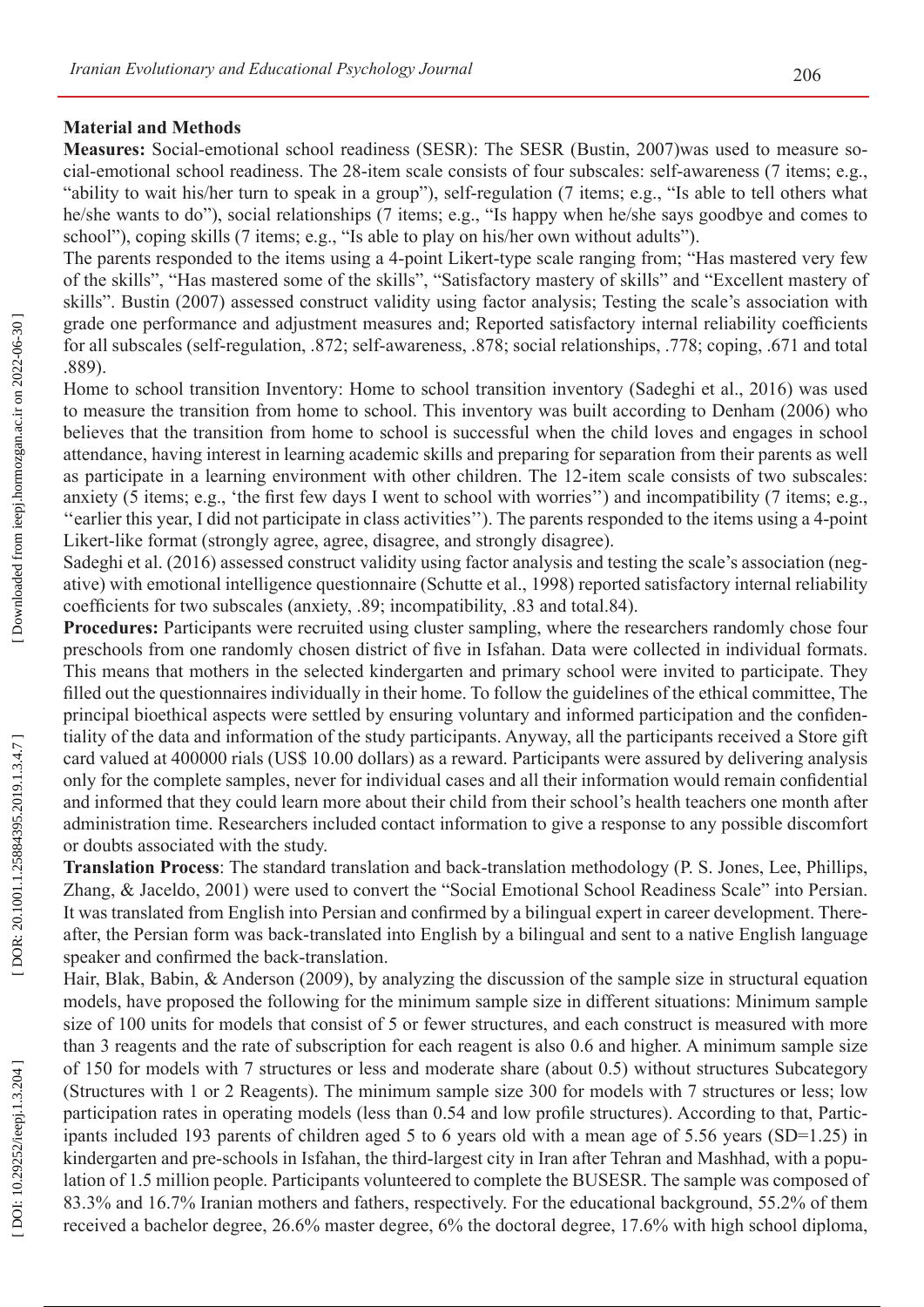and the left below high school training.

## **Results**

Means, standard deviations, and internal reliability coefficients were generated for the four subscales and total scale for the Iranian sample. These are presented in table 1, along with comparable data reported by Bustin (2007), the internal reliability coefficients for the Iranian sample ranged from 0.68 to 0.76 for the subscales, and 0.88 for total scale thus suggesting satisfactory internal reliability comparable with that reported by Bustin (2007) .

| <b>Subscales</b>            | Present study                         | Bustin $(2007)$                      |  |  |
|-----------------------------|---------------------------------------|--------------------------------------|--|--|
|                             | Parents of kids (Years 5–6) $N = 193$ | Parents of kids (Grade R) $N = 2173$ |  |  |
|                             | $\boldsymbol{A}$                      | $\alpha$                             |  |  |
| Self-Awareness              | .70                                   | .87                                  |  |  |
| Self-Regulation             | .74                                   | .87                                  |  |  |
| <b>Social Relationships</b> | .76                                   | .77                                  |  |  |
| <b>Coping Skills</b>        | .68                                   | .67                                  |  |  |
| Total                       | .88                                   | .88                                  |  |  |

**Table 1**. Internal Reliability Coefficients for the SESR

Table 2 presents the final items for each scale and their internal consistency reliabilities. These results suggest that all of the items conformed to normality assumptions associated with correlation-based statistics. The in ternal consistency reliabilities (Cronbach's α) for the scales except for the coping skills scale, the range of the reliability estimates suggest that all of the measures fall within the acceptable to excellent range.

**Validity:** Construct validity of the Farsi form of SESR was investigated in two ways. First, the factor structure of the SESR form was tested using factor analysis; and second, the relationship between the SESR and other homes to school transition scale was assessed. To test if the factor structure of the Farsi form of SESR was consistent with the original SESR structure, we examined individual items loaded on their respective subscales. Con firmatory Factor Analysis

Table 3 shows the results of the CFA for M1 to M2 models. These results largely confirm the configurable invariance of the measurement model. Model M1 needs some correction. Modification indices were examined for the residual invariance model, and error terms with problematic modification indices were freed in an attempt to achieve partial residual invariance. Confirmatory factor analysis (CFA) showed that data for the Farsi form of SESR fit the theoretical model. The fit indices were RMSEA=.047 and SRMR=.028, which conform to established joint fit criteria (Cheung and Rensvold, 2002). The standardized loadings for the final model are in Table 2. All of the loadings are statistically significant at  $\alpha$ =.001. The standardized loadings (Table 2) suggest that all the items are strong indicators of the second-order constructs.

Table 4 shows the results from the associations tested between the four subscales of SESR (self-awareness, self-regulation, social relationships, coping skills), and the total showed significant correlation ( $r = .75$  to .86, p < .001), as were the HSTQ subscales (anxiety incompatibility;  $r = -.632 \& -.634$ , p < .001). There was no correlation between self-regulation and incompatibility ( $r = -130$ ,  $p < .001$ ); with anxiety ( $r = -243$ ,  $p < .001$ ), positive, albeit weak correlated. These findings supported the construct validity of the Farsi form of SESR.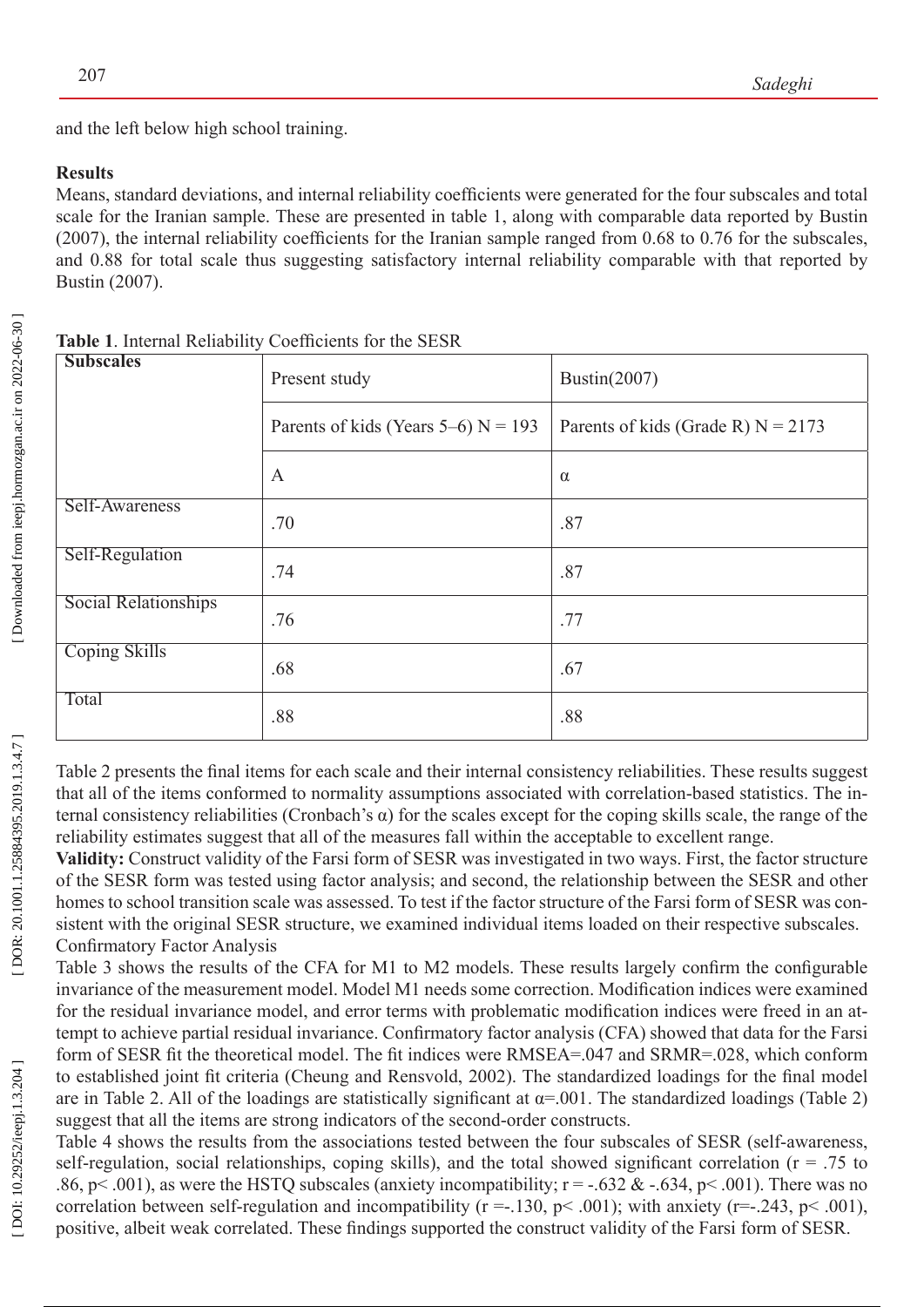| Construct                       | Item (First-order indicators                                                                                                     | Loading <sup>a</sup> | $\alpha$ | Min $\alpha$ | $Max \alpha$ |
|---------------------------------|----------------------------------------------------------------------------------------------------------------------------------|----------------------|----------|--------------|--------------|
| <b>Self</b><br><b>Awareness</b> | 4. Is able to tell others what he/she wants to do<br>.39                                                                         |                      |          |              |              |
|                                 | 22. Helps others when he/she sees they need it                                                                                   | .60                  |          |              |              |
|                                 | 23. Express affection physically with hugs, kisses, strokes or<br>words                                                          | .59                  |          |              |              |
|                                 | 38. Enjoys it when others show him/her affection                                                                                 |                      | .70      | .60          | .70          |
|                                 | 40. Is proud of what he/she does [Lego, drawing]                                                                                 | .39                  |          |              |              |
|                                 | 42. Comforts others when they are hurt or upset                                                                                  | .56                  |          |              |              |
|                                 | 45. Shows us what he/she can do [drawings and physical activ-<br><i>ities</i>                                                    | .58                  |          |              |              |
| self<br><b>Regulation</b>       | 15. Is able to wait his/her turn to speak in a group<br>.37                                                                      |                      |          |              |              |
|                                 | 17. Is able to listen to others without interrupting                                                                             | .53                  |          | .67          | .72          |
|                                 | 21. Is able to control his/her excitement so that he/she does not                                                                | .51                  | .74      |              |              |
|                                 | disrupt others<br>25. Asks permission to play with a toy when it is being used by                                                | .59                  |          |              |              |
|                                 | another<br>31. Is able to stop him/herself from becoming involved when<br>other children do something they are not allowed to do | .46                  |          |              |              |
|                                 | 33. Complies with the rules of the school                                                                                        | .54                  |          |              |              |
|                                 | 36. Listens when I talk                                                                                                          | .65                  |          |              |              |
|                                 | 1. Is happy when he/she says goodbye and comes to school                                                                         | .53                  |          |              |              |
|                                 | 12. Is well accepted by his/her peers                                                                                            | .46                  |          |              |              |
| Social Rela-<br>tionships       | 26. Is able to maintain friendship over time<br>.71<br>27. Is able to adjust to changes in our daily routine<br>.49              |                      |          |              |              |
|                                 |                                                                                                                                  |                      | .76      | .70          | .75          |
|                                 | 30. Is able to get over being hurt quite quickly if he/she is not<br>seriously hurt                                              | .45                  |          |              |              |
|                                 | 35. Comes to school willingly                                                                                                    | .55                  |          |              |              |
|                                 | 47. Can approach his/her friends when he/she wants to play with<br>them                                                          | .67                  |          |              |              |
| <b>Coping Skills</b>            | 5. Is able to play on his/her own without adults<br>.23                                                                          |                      |          |              |              |
|                                 | 9. Is able to feed him/herself at mealtimes                                                                                      | .50                  | .68      | .60          | .65          |
|                                 | 14. Is able to go to the toilet alone                                                                                            | .53                  |          |              |              |
|                                 | 19. Is able to dress him/herself                                                                                                 | .48                  |          |              |              |
|                                 | 28. Takes care of his/her own belongings, like toys or clothes                                                                   | .48                  |          |              |              |
|                                 | 29. Is able to decide if I give him/her two things to choose from                                                                | .50                  |          |              |              |
|                                 | 34. Can unpack his/her school bag without help                                                                                   | 57                   |          |              |              |
| Construct                       | Self-Awareness                                                                                                                   | .86                  |          | .87          | .88          |
|                                 | Self-Regulation                                                                                                                  | 1.00                 |          |              |              |
|                                 |                                                                                                                                  |                      |          |              |              |
| <b>SESR</b>                     | Social Relationships                                                                                                             | .77                  | .88      |              |              |

**Table 2.** The Farsi form of SE-SR: Items, Standardized Loadings for the Final Model and Internal Consistency Reliabilities

a:All of the loadings are statistically significant at  $\alpha = 01$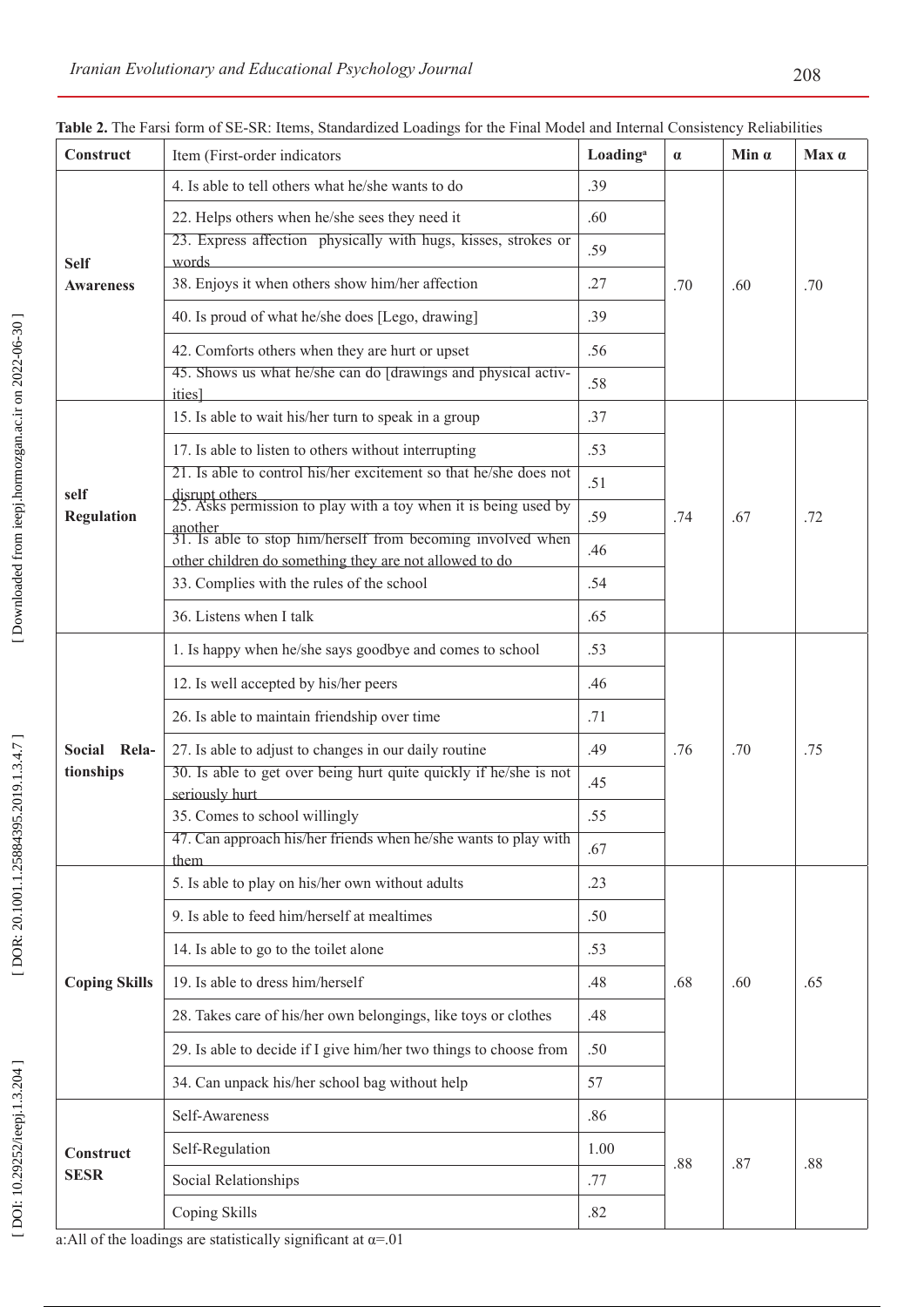**Table 3.** Goodnessof Fit Indexes

| <b>Model</b>   | $\sim$<br>∼ | sig  | df  | <b>CFI</b> | <b>IFI</b> | <b>RMSEA</b> | <b>SRMR</b> |
|----------------|-------------|------|-----|------------|------------|--------------|-------------|
| M1             | 1.569       | .000 | 290 | 763        | 775<br>ب ر | .076         | .039        |
| M <sub>2</sub> | 1.440       | .000 | 286 | .894       | .889       | .047         | .028        |

#### **Discussion**

The present study provided support for using the Farsi form of SESR to assess social-emotional school readiness of students. Based on the results of the statistical analyses reported herein, we concluded that the Farsi form of SESR performed quite similarly to the SESR in terms of psychometric characteristics and factor structure. The psychometric analysis indicates that, with modifications, the Farsi form of SESR can be a reliable and valid tool for use in making assessments about social-emotional school readiness. Satisfactory to good internal reliability coefficients were obtained for all subscales (self-awareness, self-regulation, social relationships, and coping skills). These coefficients were comparable to those found by Bustin (2007) using a similar sample of South African students.

Construct validity for the test was supported using factor analysis, with individual items loading was largely expected (self-awareness, self-regulation, social relationships, coping skills loaded onto their respective factors except item 5 in coping skills and item 38 in self-awareness subscales). Despite adopting the two items ( item 5: "ability to play on his/her own without adults" and item 38: "Enjoys it when others show him/her affection") to reflect Iranian cultural, educational customs and parent training style; therefore, this item did not load on its respective factor. inter-scale correlations were larger among social relationships, self-awareness and self-regulation. The three subscales; coping skills, self-awareness and social relationships were weakly correlated.

Validity was supported by testing correlations between the SESR and the home to school transition questionnaire. Social-emotional school readiness was negatively associated with anxiety and incompatibility. The total scale and four subscales each demonstrated excellent internal consistency estimates and a coherent multidimensional, hierarchical structure that fits the theoretical model and linguistic explication of the Socialemotional school readiness resources. These results should bolster confidence in the conclusion that the Farsi form of SESR and SESR function similarly. To further explore the nature of Social-emotional school readiness with individual clients, we believe that the four subscales are good vehicles for further discussion. In the process of discussion and exploration, we agree with Blair and Raver (2015) , Dockett and Perry (2005) and Margetts (2007) assumptions that successful transitions to school are based substantially on social skills and are facilitated by responsive relationships.

Since the transition to school could be viewed as an individual's readiness to be involved in the process in children's lives (Denham, 2006), the impact of children's emotions and social relationships on later schooling and attainment, this is an important area to study and needs further examination. It can also be a criterion variable for testing the SESR's validity.

As far as the process of home to school transition, Denham (2006) believed that social-emotional school readiness could be divided into engaging for school attendance, interest in children for learning and prepare for the separation from parents and participate in a learning environment with other children. Social relationships, self-awareness, self-regulation and coping skills are active in nature. The lack of these four characteristics might be toward negative evasion. For children, the results of social-emotional school readiness, according to Denham (2006) include powerful influences on academic achievement. Influencers and consequences for social-emotional school readiness need to be further examined. Based on the results reported in the present study, the Farsi form of SESR appears ready for use by researchers and practitioners who wish to measure social-emotional school readiness resources among children. Finally, the psychometric analysis indicates that, with modifications, the SESR can be a reliable and valid tool for use in making assessments about socialemotional school readiness.

According to Docket and Perry (2009), other factors that may contribute to school adjustment are school climate, classroom and teacher characteristics and management. Further research will examine the nature, extent and dynamics of these relationships in multiple contexts to improve early school outcomes. Qualitative analysis can be helpful to further know the nature of social-emotional school readiness. Given the increased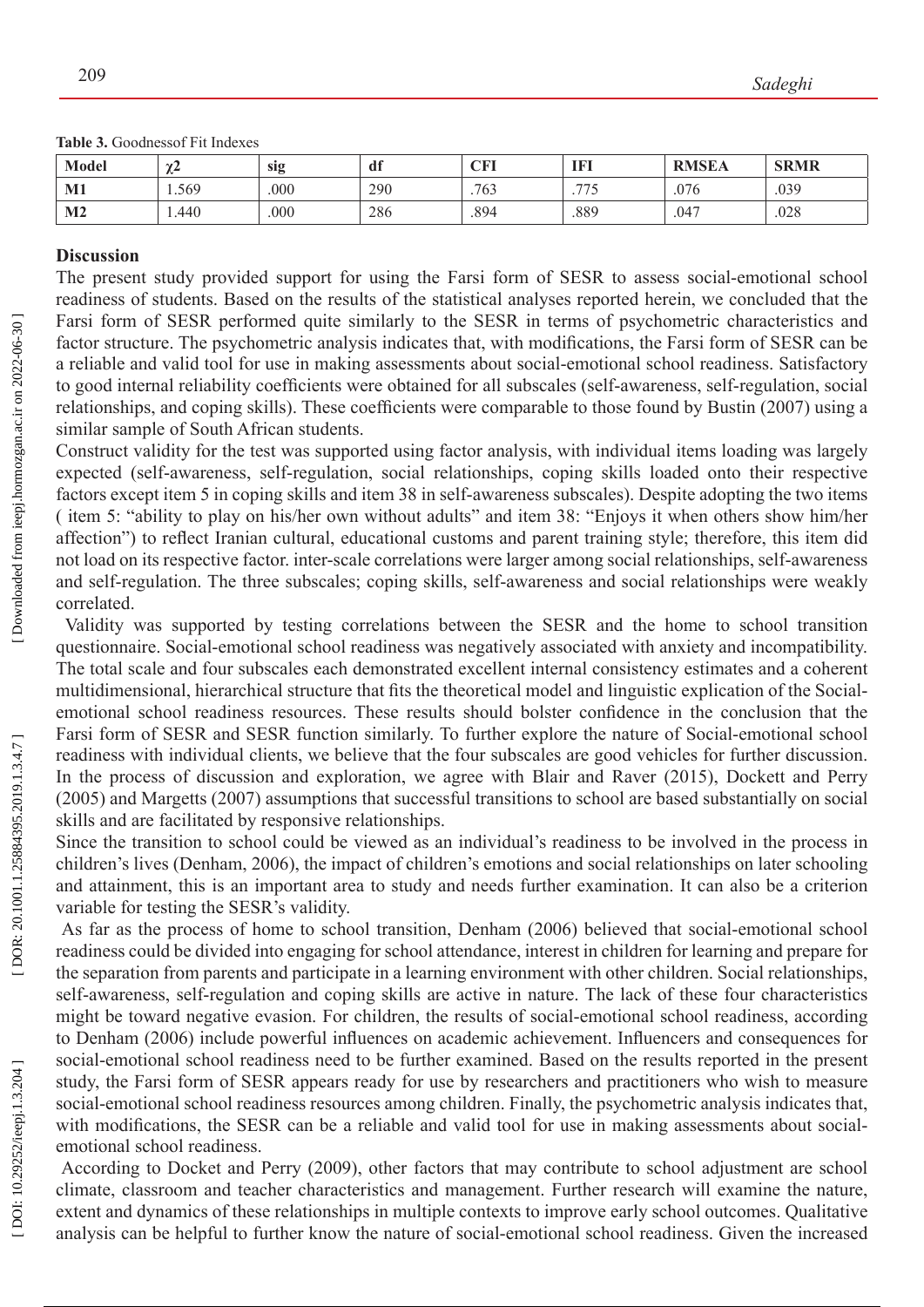attention on primary school early development intervention and the dearth of appropriate and psychometrically sound measures of school readiness in early development literature in general, and the lack of complete scales in the Farsi language, it is important to continue to explore the usefulness of this measure.

These findings should be interpreted in light of the study's limitations. First, this study is the mono-method (i.e., all data were self-reported by the participants) approach to data collection. Second, caution should be exercised in generalizing these findings to other areas because the data were collected in one geographic area of Iran. Third, the size of our sample was relatively small, therefore, it is suggested that other studies with a larger samples check the psychometric properties of the questionnaire again.

Despite these limitations, this investigation contributes to an extensive effort to develop an instrument to assess social and emotional school readiness. Reliability and validity data are now emerging across studies, indicating that the measure holds up well to psychometric standards. The SESR is continuing to emerge as a promising theoretically-derived assessment tool with the potential to facilitate research on an important yet largely overlooked topic, namely early development.

# **Declaration of Conflicting Interests**

The author(s) declared no potential conflicts of interest with respect to the research, authorship, and/or publication of this article.

## **Funding**

The author(s) received no financial support for the research, authorship, and/or publication of this article.

## **References**

- Blair, C., & Raver, C. C. (2015). School readiness and self-regulation: A developmental psychobiological approach. Annual review of psychology, 66, 711-731.
- Bustin, C. (2007). The development and validation of a social emotional school readiness scale. University of the Free state. Retrieved from<http://scholar.ufs.ac.za> .
- Curtin, M., Browne, J., Staines, A., & Perry, I. J. (2016). The Early Development Instrument: an evaluation of its five domains using Rasch analysis. BMC pediatrics, 16(1), 1-14. http://dx.doi.org/ 10.1186/s12887-016- 0543-8.
- Denham, S. A. (2006). Social-emotional competence as support for school readiness: What is it and how do we assess it? Early education and development, 17(1), 57-89[.http://dx.doi.org/10.1207/s15566935eed1701\\_4](http://dx.doi.org/10.1207/s15566935eed1701_4) .
- Denham, S. A., Bassett, H. H., Zinsser, K., & Wyatt, T. M. (2014). How preschoolers' social–emotional learning predicts their early school success: Developing theory□promoting, competency□based assessments. Infant and Child Development, 23(4), 426-454. http://dx.doi.org/10.1002/icd.1840.
- Dockett, S., & Perry, B. (2005). Children's drawings: Experiences and expectations of school. International Journal of Equity and Innovation in Early Childhood, 3(2), 77-89.
- Dockett, S., & Perry, B. (2007). Transitions to school: Perceptions, expectations, experiences: UNSW Press.
- Dockett, S., & Perry, B. (2009). Readiness for school: a relational construct. Australasian Journal of Early Childhood, 34(1), 20-27.
- Fantuzzo, J., Bulotsky-Shearer, R., McDermott, P. A., & McWayne, C. (2007). Investigation of dimensions of social-emotional classroom behavior and school readiness for low-income urban preschool children. School Psychology Review, 36(1), 44-62.
- Flook, L., Goldberg, S. B., Pinger, L., & Davidson, R. J. (2015). Promoting prosocial behavior and self-regulatory skills in preschool children through a mindfulness-based kindness curriculum. Developmental psy chology, 51(1), 44-58.http://dx.doi.org/10.1037/a0038256.
- Giallo, R., Treyvaud, K., Matthews, J., & Kienhuis, M. (2010). Making the Transition to Primary School: An Evaluation of a Transition Program for Parents. Australian Journal of Educational & Developmental Psy chology, 10, 1-17.
- Grace, D. J., & Brandt, M. E. (2005). Ready for Success in Kindergarten: Perspectives of Teachers, Parents, and Administrators in Hawai'i. Educational Perspectives, 38(1), 14-17.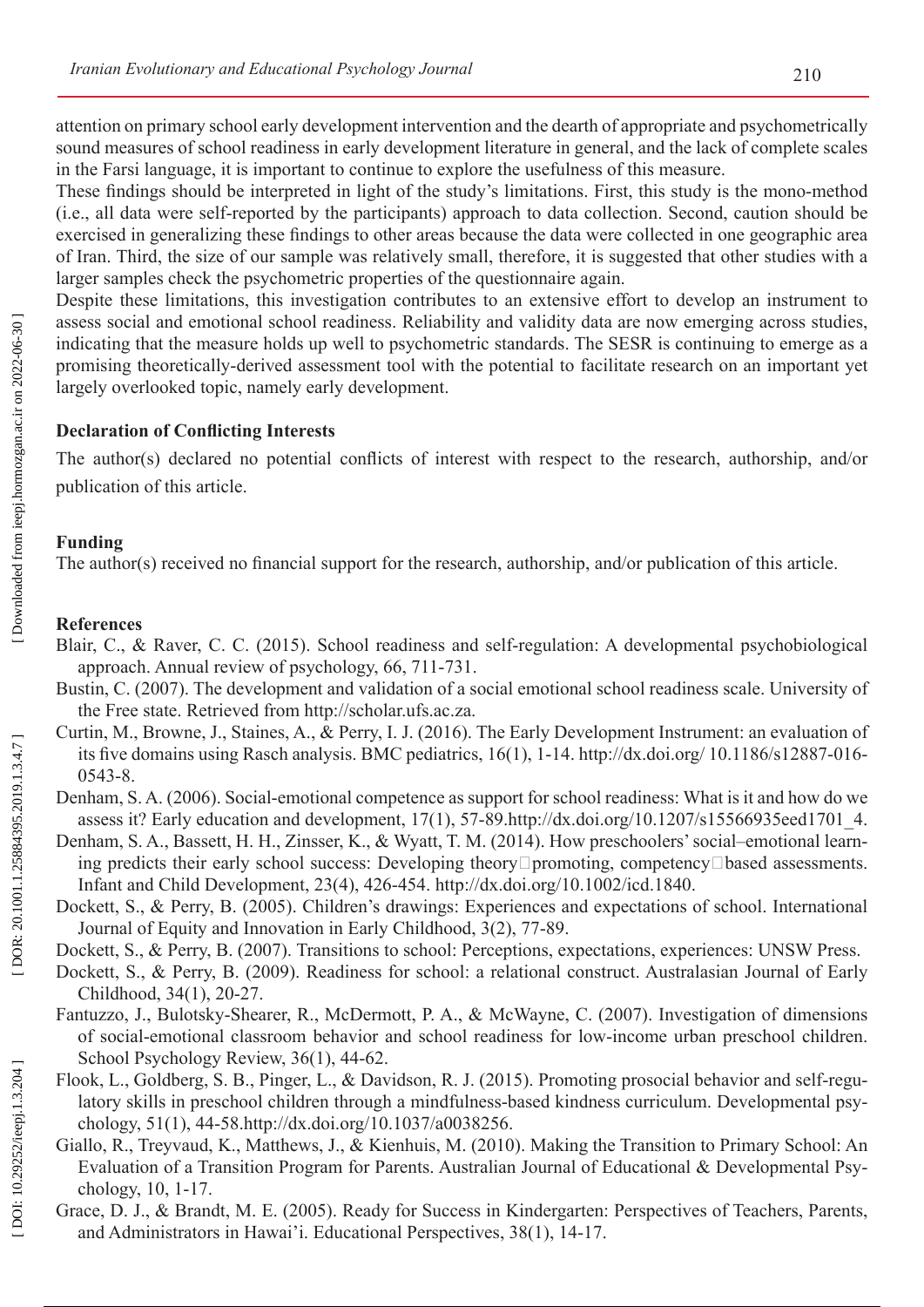Hair, J. F., Black, W., Babin, B., & Anderson, R. E., (2009), Multivariate data analysis, NJ: Prentice Hall.

- Janus, M. (2007). The Early Development Instrument: A tool for monitoring children's development and read iness for school. Early Child, 167-183.
- Janus, M., & Offord, D. (2000). Readiness to learn at school. Canadian Journal of Policy Research, 1(2), 71- 75.
- Jones, D. E., Greenberg, M., & Crowley, M. (2015). Early social-emotional functioning and public health: The relationship between kindergarten social competence and future wellness. Journal Information, 105(11). 2283-2290· DOI: 10.2105/AJPH.2015.302630.
- Jones, P. S., Lee, J. W., Phillips, L. R., Zhang, X. E., & Jaceldo, K. B. (2001). An adaptation of Brislin's translation model for cross-cultural research. Nursing research, 50(5), 300-304.
- Levine, D. G., & Ducharme, J. M. (2013). The effects of a teacher–child play intervention on classroom compliance in young children in child care settings. Journal of Behavioral Education, 22(1), 50-65. [http://](http://dx.doi.org/) [dx.doi.org/1](http://dx.doi.org/)0.1007/s10864-012-9163-z.
- Lidz, C. S. (2002). Early childhood assessment: John Wiley & Sons.
- Ling, S. M., & Barnett, D. W. (2013). Increasing preschool student engagement during group learning activi ties using a group contingency. Topics in Early Childhood Special Education, 33(3), 186-196.
- Margetts, K. (2002). Starting school matters: Supporting children's transition to school. Paper presented at the Early Childhood Matters Conference. Retrieved from http://hna.ffa.vic.gov.au/earlychildhhodmatters/ docs/conference\_papers/session43a\_margetts.pdf.
- Margetts, K. (2007). Preparing children for school--benefits and privileges. Australian Journal of Early Child hood, 32(2), 43-51.
- Mayer, J. D., & Salovey, P. (1997). What is emotional intelligence? In P. Salovey & D. J. Sluyter (Eds.), Emotional development and emotional intelligence: Educational implications (pp. 3-31). New York: Basic Books.
- McLeod, B. D., Sutherland, K. S., Martinez, R. G., Conroy, M. A., Snyder, P. A., & Southam-Gerow, M. A. (2017). Identifying common practice elements to improve social, emotional, and behavioral outcomes of young children in early childhood classrooms. Prevention Science, 18(2), 204-213. http://dx.doi. org/10.1007/s11121-016-0703-y.
- Morris, P., Millenky, M., Raver, C. C., & Jones, S. M. (2013). Does a preschool social and emotional learning intervention pay off for classroom instruction and children's behavior and academic skills? Evidence from the foundations of learning project. Early Education & Development, 24(7), 1020-1042[.http://dx.doi.org/1](http://dx.doi.org/10.1080/10409289.2013.825187) [0.1080/10409289.2013.825187](http://dx.doi.org/10.1080/10409289.2013.825187) .
- Muñiz, E. I., Silver, E. J., & Stein, R. E. (2014). Family routines and social-emotional school readiness among preschool-age children. Journal of Developmental & Behavioral Pediatrics, 35(2), 93-99.<http://dx>. doi. org/ 10.1097/DBP.0000000000000021.
- Nix, R. L., Bierman, K. L., Domitrovich, C. E., & Gill, S. (2013). Promoting children's social-emotional skills in preschool can enhance academic and behavioral functioning in kindergarten: Findings from Head Start REDI. Early Education & Development, 24(7), 1000-1019..
- Perry, K. E., & Weinstein, R. S. (1998). The social context of early schooling and children's school adjustment. Educational Psychologist, 33(4), 177-194.
- Petriwskyj, A., Thorpe, K., & Tayler, C. (2005). Trends in construction of transition to school in three western regions, 1990–2004. International Journal of Early Years Education, 13(1), 55-69.
- Pianta, R. C., & Kraft-Sayre, M. (1999). Parents' Observations about Their Children's Transitions to Kindergarten. Young Children, 54(3), 47-52.
- Rimm-Kaufman, S. E., & Pianta, R. C. (2000). An ecological perspective on the transition to kindergarten: A theoretical framework to guide empirical research. Journal of Applied developmental psychology, 21(5), 491-511.
- Sadeghi, A., Motamedi, F., & Vkilizadeh, N. (2016). Development and evaluate the reliability and validity of the home to school transition questionnaire. International Journal of Psychology, 51, 938-942.
- Schutte, N. S., Malouff, J. M., Hall, L. E., Haggerty, D. J., Cooper, J. T., Golden, C. J., & Dornheim, L. (1998). Development and validation of a measure of emotional intelligence. Personality and individual differences, 25(2), 167-177.

DOI: 10.29252/ieepj.1.3.204]